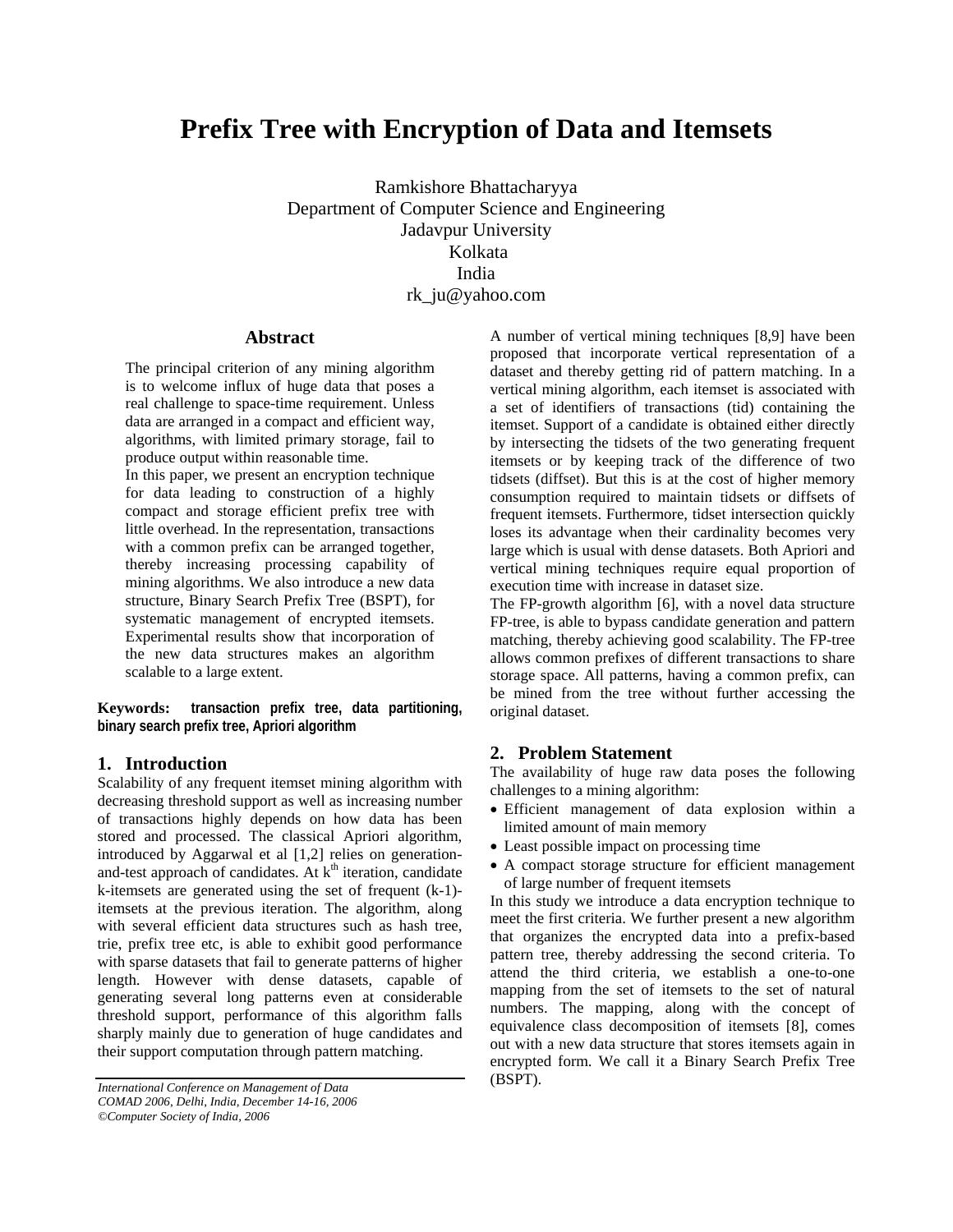# **3. Data Encryption and Transaction Prefix tree(TP-tree)**

Let  $I = \{f, a, g, c\}$  be a set of frequent items sorted in descending order of support. A frequent item, getting a position i in  $I$  is represented by a bit-vector of length  $|I|$ with a set bit at  $i<sup>th</sup>$  position from MSB. The equivalent natural number is the identifier of the item.

$$
f = 1000_2 = 8_{10}
$$
, a = 0100<sub>2</sub>=4<sub>10</sub>, g = 0010<sub>2</sub>=2<sub>10</sub>, c = 0001<sub>2</sub>=1<sub>10</sub>  
Let **t** be a transaction containing n items i<sub>1</sub>, i<sub>2</sub>, ..., i<sub>n</sub>.

$$
Id(\boldsymbol{t}) = \{\,\sum_{k\!=\!1}^n Id(i_k) \mid i_k\!\in\!\mathcal{I}\,\,\}\,\,\forall \boldsymbol{t}\!\in\!\boldsymbol{\mathfrak{D}}
$$

For efficient storage and faster processing, the encrypted transactions are arranged into a highly compact storage structure TP-tree as defined below.

## **Definition 1:**

- 1. A TP-tree is a binary tree with a finite set of nodes which is either empty or consists of a root and at most two disjoint TP-trees, called the left TP-tree and the right TP-tree.
- 2.The root contains the most frequent item with its frequency of occurrences in the dataset.
- 3.The left subtree is the TP-tree of transactions that do not contain the item at the root.
- 4.The right subtree is the TP-tree of transactions that contain the item at the root.

Fig 1 presents the algorithm for TP-tree construction.

**Lemma 1** Let i be the most frequent item in a set of transactions  $\Phi$ . Then  $\forall t \in \Phi$ , Id(**t**) ≥ Id(**i**)  $\Leftrightarrow$  **i**∈**t** 

**Proof:** Let  $|I| = n$ . So Id(i) =  $2^{n-1}$ . If possible, let Id(**t**) ≥ Id(i) but i∉**t**. A transaction without item i can have maximum identifier when all the remaining items are associated to it. So,

$$
Max(Id(t)) = \sum_{k=0}^{n-2} 2^k = 2^{n-1} - 1 < 2^{n-1} = Id(i)
$$

So,  $Id(t)$  <  $Id(i)$ . But this is a contradiction to our assumption that  $Id(t) \geq Id(i)$ . Hence,  $Id(t) \geq Id(i) \Rightarrow i \in \mathbf{t}$ .

Again, consider i∈**t**. In that case **t** may contain some other items apart from i which contribute a non-negative identifier value to **t**. So,  $Id(t) = \{ Id(i) + a \text{ non-negative} \}$ identifier} ≥ Id(i) which implies Id(**t**) ≥ Id(i). Hence, i∈**t**   $\Rightarrow$  Id(**t**)  $\geq$  Id(**i**). Together, the result follows.

**Corollary 1** Let i be the most frequent item in a set of transactions  $\Phi$ . Then  $\forall t \in \Phi$ , Id(**t**) < Id(**i**)  $\Leftrightarrow$  i∉**t**.

**Proof:** As a consequence of lemma  $1, \neg (\text{Id}(\mathbf{t}) \geq \text{Id}(\mathbf{i})) \Leftrightarrow$ ¬(i∈**t**) which implies Id(**t**) < Id(i) ⇔ i∉**t**, '¬' denotes complement operation. So all of  $\mathbf{\Phi}_{R}^{r}$  and none of  $\mathbf{\Phi}_{L}^{r}$ contain the itemset represented by pivot. Again  $L \cup \mathbf{D}_R = \mathbf{D}'$  and obviously  $\mathbf{D}_L' \cap \mathbf{D}_R = \emptyset$ . Hence is the statement in line 8.

Number of items in pivot<sub>L</sub> remains same by removing the least frequent item from the current pivot and including the next frequent item. This is actually done in line 11. Number of items in pivot<sub>R</sub> is increased by one simply by including the next frequent item. This is done in line 12.

| Algorithm 1(TP-tree Construction)                                                                                                                          |  |  |  |  |  |
|------------------------------------------------------------------------------------------------------------------------------------------------------------|--|--|--|--|--|
| Input: encrypted dataset $\boldsymbol{\Phi}'$ , m initialized                                                                                              |  |  |  |  |  |
| to $ I -1$ , pivot initialized to $2^m$                                                                                                                    |  |  |  |  |  |
| Output: The transaction prefix tree, TP-tree                                                                                                               |  |  |  |  |  |
| 1. begin                                                                                                                                                   |  |  |  |  |  |
| partition $\boldsymbol{\mathcal{D}}'$ into $\boldsymbol{\mathcal{D}}'$ <sub>L</sub> and $\boldsymbol{\mathcal{D}}'$ <sub>R</sub><br>2.                     |  |  |  |  |  |
| 3. $\mathbf{\Phi}'_L = \{ \text{Id}(\mathbf{t}) \mid \text{Id}(\mathbf{t}) < \text{pivot} \}, \mathbf{t} \in \mathbf{\Phi}'$                               |  |  |  |  |  |
| 4. $\mathbf{\Phi}_{\mathbf{R}}^{\prime} = \{ \text{Id}(\mathbf{t}) \mid \text{Id}(\mathbf{t}) \geq \text{pivot} \}, \mathbf{t} \in \mathbf{\Phi}^{\prime}$ |  |  |  |  |  |
| 5. if $\mathbf{D}'_{R} \neq \emptyset$ then                                                                                                                |  |  |  |  |  |
| 6.<br>declare a new node p                                                                                                                                 |  |  |  |  |  |
| 7.<br>$item[p] \leftarrow pivot$                                                                                                                           |  |  |  |  |  |
| $sup[p] \leftarrow  \mathbf{D'}_R $<br>8.                                                                                                                  |  |  |  |  |  |
| $\boldsymbol{\Phi}''$ <sub>R</sub> $\leftarrow$ $\boldsymbol{\Phi}'$ <sub>R</sub> $\setminus$ {pivot}<br>9.                                                |  |  |  |  |  |
| 10.<br>end if                                                                                                                                              |  |  |  |  |  |
| 11. $pivot_L \leftarrow pivot - 2^{m-1}$                                                                                                                   |  |  |  |  |  |
| 12. $\text{pivot}_R \leftarrow \text{pivot} + 2^{m-1}$                                                                                                     |  |  |  |  |  |
| 13. if $m > 0$ then                                                                                                                                        |  |  |  |  |  |
| if $\mathbf{D}'_1 \neq \emptyset$ then<br>14.                                                                                                              |  |  |  |  |  |
| left[p] $\leftarrow$ TP-tree( $\mathbf{\Phi}_{\text{L}}^{\prime}$ , pivot <sub>L</sub> , m-1)<br>15.                                                       |  |  |  |  |  |
| if $\mathbf{D}''$ $\mathbf{p} \neq \emptyset$ then<br>16.                                                                                                  |  |  |  |  |  |
| right[p] $\leftarrow$ TP-tree( $\boldsymbol{\Phi}''_{R}$ , pivot <sub>R</sub> , m-1)<br>17.                                                                |  |  |  |  |  |
| 18. end if                                                                                                                                                 |  |  |  |  |  |
| 19. return p                                                                                                                                               |  |  |  |  |  |
| 20. end                                                                                                                                                    |  |  |  |  |  |

Fig 1. Algorithm for TP-tree Construction

**Analysis of algorithm** The algorithm is recursive with two recursive calls. At every level of recursion tree, partition step of line 2 together takes  $O(|\mathbf{D}'|)$  time complexity. The depth of recursion tree can be at most m i.e. |*I*|-1. So worst case time complexity for the algorithm is  $O(|\mathcal{I}|^*|\mathbf{D}'|)$ . Height of TP-tree is bounded by  $|\mathcal{I}|$ .

#### **FP-tree vs. TP-tree**

The new tree contains all the properties of FP-tree[6] with almost same storage requirement except the lateral node links which can easily be added when mining with FPgrowth algorithm. A node in TP-tree contains entire information about the prefix in a compressed form. So a backward journey starting from a node up to the root is not required to collect entire prefix information.

## **4. Data Structure for Itemset Arrangement**

We further introduce a function that essentially associates each itemset to a unique natural number. Let  $s = \{i_1, i_2, i_3\}$  $..., i_k$  be an itemset with  $i_1$ ,  $i_2$ ,  $i_3,...,i_k$  having respective identifiers  $n_1, n_2, n_3, \dots, n_k$ 

$$
\mathcal{F}(s) = \bigvee_{j=1}^{k} (n_j), \, \forall \check{ } \text{ denotes bitwise-OR operation.}
$$
\n
$$
\begin{array}{|l|l|} \hline \text{fag} = f \cup a \cup g = (8)_{10} \vee (4)_{10} \vee (2)_{10} = (14)_{10} \\ \hline \text{fac} = f \cup a \cup c = (8)_{10} \vee (4)_{10} \vee (1)_{10} = (13)_{10} \end{array}
$$

A set of n frequent items can produce  $2<sup>n</sup>$  itemsets (power set) forming a lattice under subset relation. A prefix-based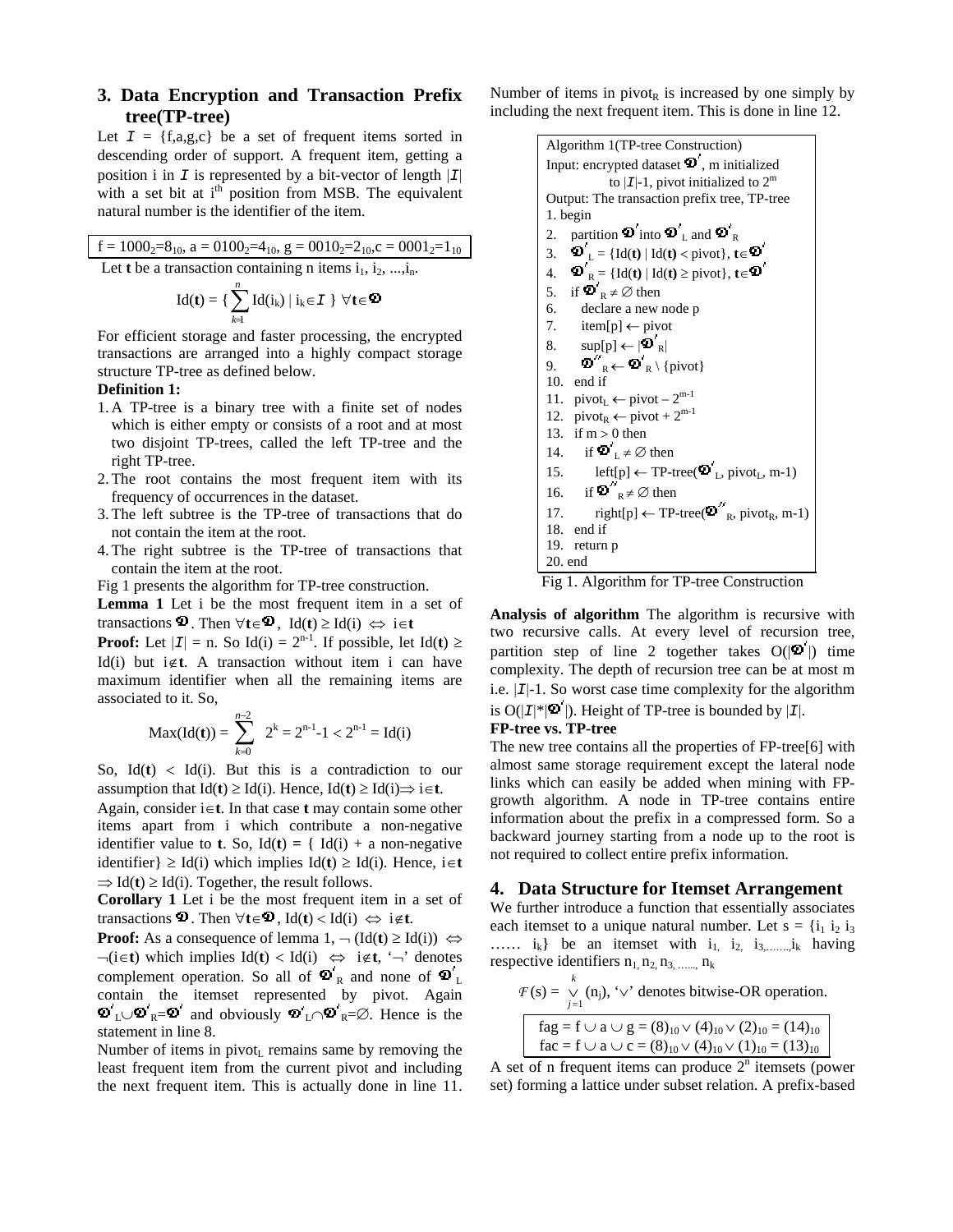equivalence relation  $(\rho_k)$  decomposes the power set lattice into a number of disjoint equivalence classes, k being the length of prefix. We arrange the lattice in the form of a binary tree. Each node, along with its entire right subtree represents an equivalence class determined by the prefix at the node. Corresponding left subtree does not contain any itemsets with that prefix. Replacement the itemsets with their corresponding identifiers yields the binary search tree in Fig 2. As it is essentially a prefix tree with an additional property of binary search, it is termed as Binary Search Prefix tree (BSPT).



### **5. Algorithm for BSPT Construction**

Our method adopts the generate-and-test approach of Apriori. Prefix-based storage structure enables candidates

| Algorithm 2 (BSPT-Construction)                                         |  |  |  |  |  |
|-------------------------------------------------------------------------|--|--|--|--|--|
| Input: set of freq. 1-itemsets <i>I</i> , BSPT root T                   |  |  |  |  |  |
| Output: root of BSPT containing all freq. itemsets                      |  |  |  |  |  |
| 1. for $i =  I $ downto 1 do                                            |  |  |  |  |  |
| $X_i \leftarrow$ delete i <sup>th</sup> itemset from <i>I</i><br>2.     |  |  |  |  |  |
| 3.<br>set $X_i$ as new root of BSPT                                     |  |  |  |  |  |
| 4. make T its left subtree and T the new root                           |  |  |  |  |  |
| 5. initialize $R_i$ to $\varnothing$ /* $R_i$ is a set*/                |  |  |  |  |  |
| for all other itemsets $X_i$ in left subtree of $X_i$<br>6.             |  |  |  |  |  |
| having same no. of items as that of $X_i$ do                            |  |  |  |  |  |
| $X \leftarrow$ generate sound candidate from $X_i$ and $X_j$<br>7.      |  |  |  |  |  |
| 8.<br>if support of $X \geq$ threshold support                          |  |  |  |  |  |
| 9.<br>$R_i \leftarrow \{R_i \cup X\}$                                   |  |  |  |  |  |
| 10. end for                                                             |  |  |  |  |  |
| 11 if $R_i := \emptyset$                                                |  |  |  |  |  |
| 12. right[T] $\leftarrow$ BSPT-Construction (R <sub>i</sub> , right[T]) |  |  |  |  |  |
| 13, end for                                                             |  |  |  |  |  |
| 14. return T                                                            |  |  |  |  |  |

to be generated through bitwise-OR operation in O(1) complexity. Nodes of TP-tree are decomposed into suffixbased equivalence classes determined by frequent items. For support computation, an itemsets picks up the equivalence class determined by its suffix item. Since both data and itemsets are encrypted to natural numbers, pattern matching is done through bitwise-AND operation in O(1) complexity.

**Lemma 3** Properties of BSPT are not violated by inserting a frequent itemset as the root of the right subtree of its prefix.

**Proof** Let i<sup>th</sup> element of *I* be X<sub>i</sub>. Since  $\forall j | (j > i)$ , X<sub>i</sub> < X<sub>i</sub>,  $R_i$  is sorted in descending order of identifier value. Again,

 $\forall X_k' \in R_i$ ,  $X_k'$  contains a prefix  $X_i$  and  $X_k' > X_i$ . So there is no harm in inserting  $X_k'$  in the right subtree of  $X_i$ . Since  $\forall l | (l > k), X'_{l} < X_{k}$ <sup>'</sup>, making  $X_{k}$ <sup>'</sup> the root will not violet the BST property as all  $X_i's \ll X_k'$  appear in the left subtree of  $X_k'$ . This completes the proof.

**Lemma 4** Working storage of BSPT-Construction algorithm is bounded by cardinality of *I*.

**Proof:** The additional storage, required by the algorithm, is due to maintaining the set of frequent prefixes (viz.  $R_i$ ). The way prefixes are stored in the set, indices of the last items of the prefixes form a strictly monotonic increasing sequence starting from 1. So in the worst case, the algorithm needs to maintain at most  $|I|$  prefixes.

## **6. Experimental Results and Analysis**

Algorithm BSPT-Construction is coded in C and run on a computer system having AMD Athlon XP2400 processor with 512 MB RAM and Red Hat Linux 9.0 operating system. For preciseness of presentation, results have been presented only for the following two datasets available at FIMI repository [http://fimi.cs.helsinki.fi/].

| <b>Dataset</b> | $#$ items | Avg. trans | $#$ trans |
|----------------|-----------|------------|-----------|
|                |           | length     |           |
| Connect        | 130       | 43         | 67557     |
| Pumsb          | 7117      |            | 49046     |

Table 1. Characteristics of datasets for experiments

Fig 3 depicts a comparative study on computation time with several other implementations of Apriori [3,4,7], Eclat[3], dEclat[4], and FP-growth[4] algorithms, results being plotted in logarithmic scale. It shows that BSPT-Construction with TP-tree structure outperforms all Apriori implementations for all datasets by a considerable margin even if it relies on generate-and-test approach of classical Apriori. Unlike to Apriori, BSPT-Construction performs better in dense and voluminous datasets compared to sparser ones. More interestingly, up to a considerable threshold support, its performance is comparable to Eclat, dEclat and FP-growth which are shown to outperform Apriori by a large factor at any support especially in dense datasets. The main reason for performance improvement is bit-vector encryption of both data and itemsets that enable candidate generation and pattern matching to be done in O(1) complexity irrespective of number of items in candidates.

Since experiments are performed with real datasets, there is no way other than replicating the dataset several times to check the response of the algorithm with large scale increase in number of transactions. Fig 4 shows that all other algorithms, except the FP-growth, require equal proportion of time with increase in volume of data. Time requirement also increases in FP-growth algorithm, but with a lower slope. Computation time of BSPT-Construction remains almost constant with increase in bulk of transactions as TP-tree construction is very fast